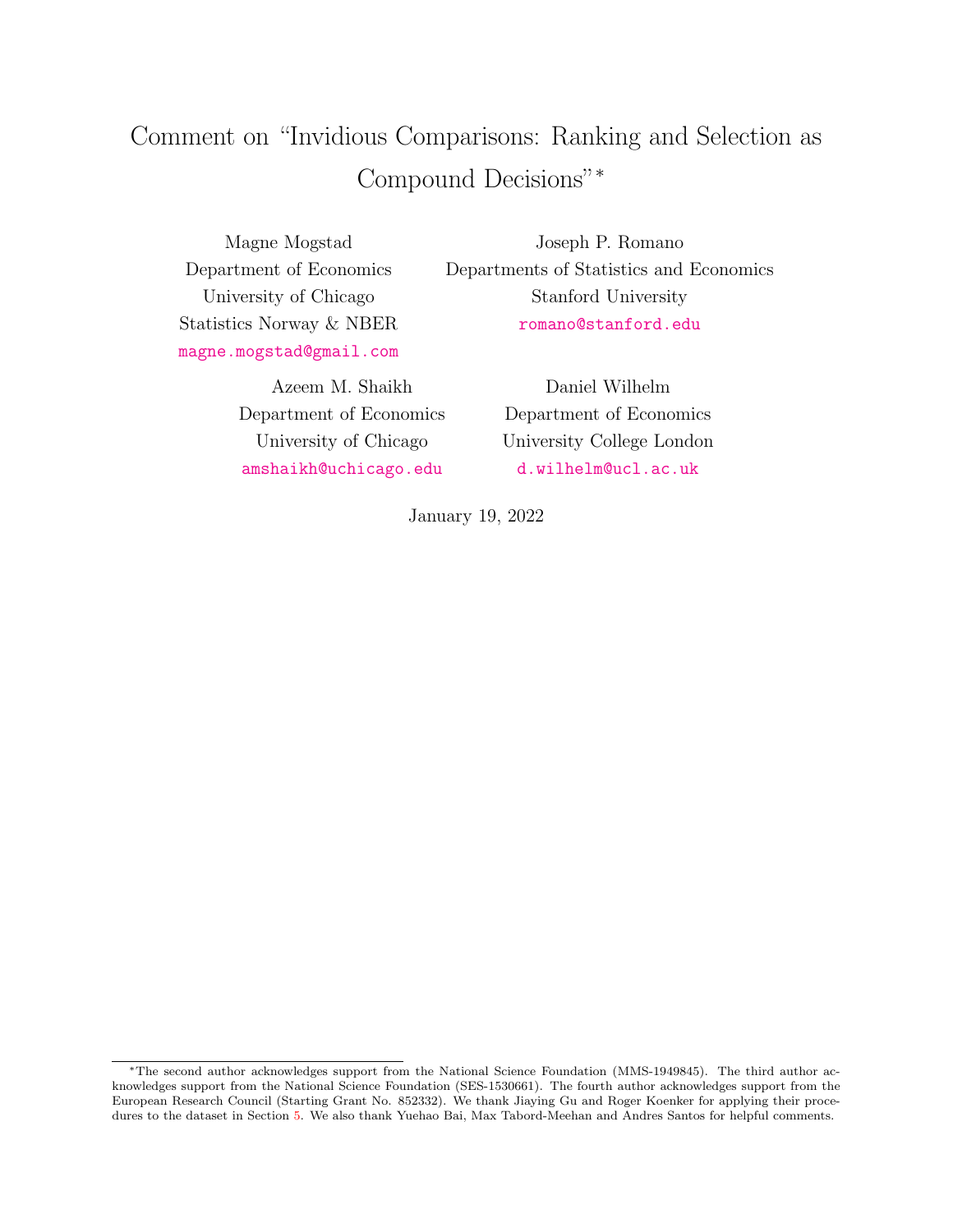#### 1 Introduction

In their paper, "Invidious Comparisons: Ranking and Selection as Compound Decisions," the authors, Gu and Koenker, masterfully develop an empirical Bayes approach to the problem of choosing the "best" (or, equivalently, "worst") of n populations indexed by  $i = 1, \ldots, n$ , where "best" is measured in terms of a feature of interest that is denoted by  $\theta_i$ . There is, of course, abundant motivation for considering this problem in the economics literature. Two especially compelling examples are provided by recent interest in ranking teachers according to measures of teacher value-added [\(Chetty et al.,](#page-7-0) [2014a,](#page-7-0)[b\)](#page-7-1) and ranking neighborhoods according to measures of intergenerational mobility [\(Chetty et al.,](#page-7-2) [2014c;](#page-7-2) [Chetty and Hendren,](#page-7-3) [2018a,](#page-7-3)[b\)](#page-7-4).

In this comment on their paper, we first briefly summarize in Section [2](#page-1-0) the most general framework for the problem that they consider. We then specialize their framework so as to highlight a connection (already noted by the authors themselves) to the multiple testing literature. By doing so, we facilitate a comparison in Section [3](#page-2-0) with a closely related multiple testing problem considered in [Mogstad et al.](#page-8-0) [\(2020\)](#page-8-0). Throughout our discussion, in addition to some key distinctions in the asymptotic framework employed in each paper, we emphasize two additional differences: differences in the choice of error rate for each multiple testing problem and differences in the way in which the  $\theta_i$  are treated. In Section [4,](#page-4-0) we discuss the practical importance of these differences. To further emphasize what we feel are important distinctions in the interpretation of the results provided by the two methods, we cast this discussion in the context of the aforementioned teacher value-added example. In short, we argue that it may be politically more palatable to make consequential decisions, such as deciding which teachers lose their jobs, when employing a more stringent error rate that holds for each value of  $\theta = (\theta_1, \dots, \theta_n)$  (rather than a more permissive error rate that only holds in expectation over  $\theta$ ). By doing so, it is possible to defend these decisions with statements such as "with high probability, no teachers were fired incorrectly." Finally, in Section [5,](#page-5-0) we conclude with a comparison of applications of their methodology and ours to data from [Chetty et al.](#page-7-5) [\(2018\)](#page-7-5). Motivated by the "Creating Moves To Opportuntiy" experiment described in [Bergman et al.](#page-7-6) [\(2020\)](#page-7-6), we consider selecting the "best" commuting zones in terms of a measure of intergenerational mobility, to which families may relocate.

#### <span id="page-1-0"></span>2 Overview of [Gu and Koenker](#page-7-7) [\(2021\)](#page-7-7)

In the setting of [Gu and Koenker](#page-7-7) [\(2021\)](#page-7-7), the features of interest  $\theta_i$  are, of course, unknown, but it is assumed that for each population repeated measurements of the underlying  $\theta_i$  are observed. More precisely, the observed measurements are given by  $Y_{i,t} = \theta_i + \sigma_i \epsilon_{i,t}$  with  $\epsilon_{i,t}$ ,  $i = 1, \ldots, n$ ,  $t = 1, \ldots, T_i$  i.i.d.  $\sim N(0, 1)$ . A key assumption underlying the empirical Bayes approach is that these signals are further related in some way. For example, for part of their analysis, Gu and Koenker assume that  $\theta_i$ ,  $i = 1, ..., n$  are i.i.d.  $\sim G$  and  $\sigma_i^2$  is known, but later also consider the case where  $\sigma_i^2$  is unknown and also modeled as being i.i.d. jointly with  $\theta_i$ . A population i is formally defined to be among the "best" if  $\theta_i \ge \theta_\alpha$ , where  $\theta_\alpha$  is the  $1-\alpha$  quantile of the marginal distribution of  $\theta_i$  according to G. Gu and Koenker use the following loss function to discipline their decisions about which populations are in fact the "best":

$$
L(\delta, \theta) = \sum_{1 \leq i \leq n} I\{\theta_i \geq \theta_\alpha\} (1 - \delta_i) + \tau_1 \left( \sum_{1 \leq i \leq n} \{I\{\theta_i < \theta_\alpha\} \delta_i - \gamma \delta_i\} \right) + \tau_2 \left( \sum_{1 \leq i \leq n} \delta_i - \alpha n \right) ,
$$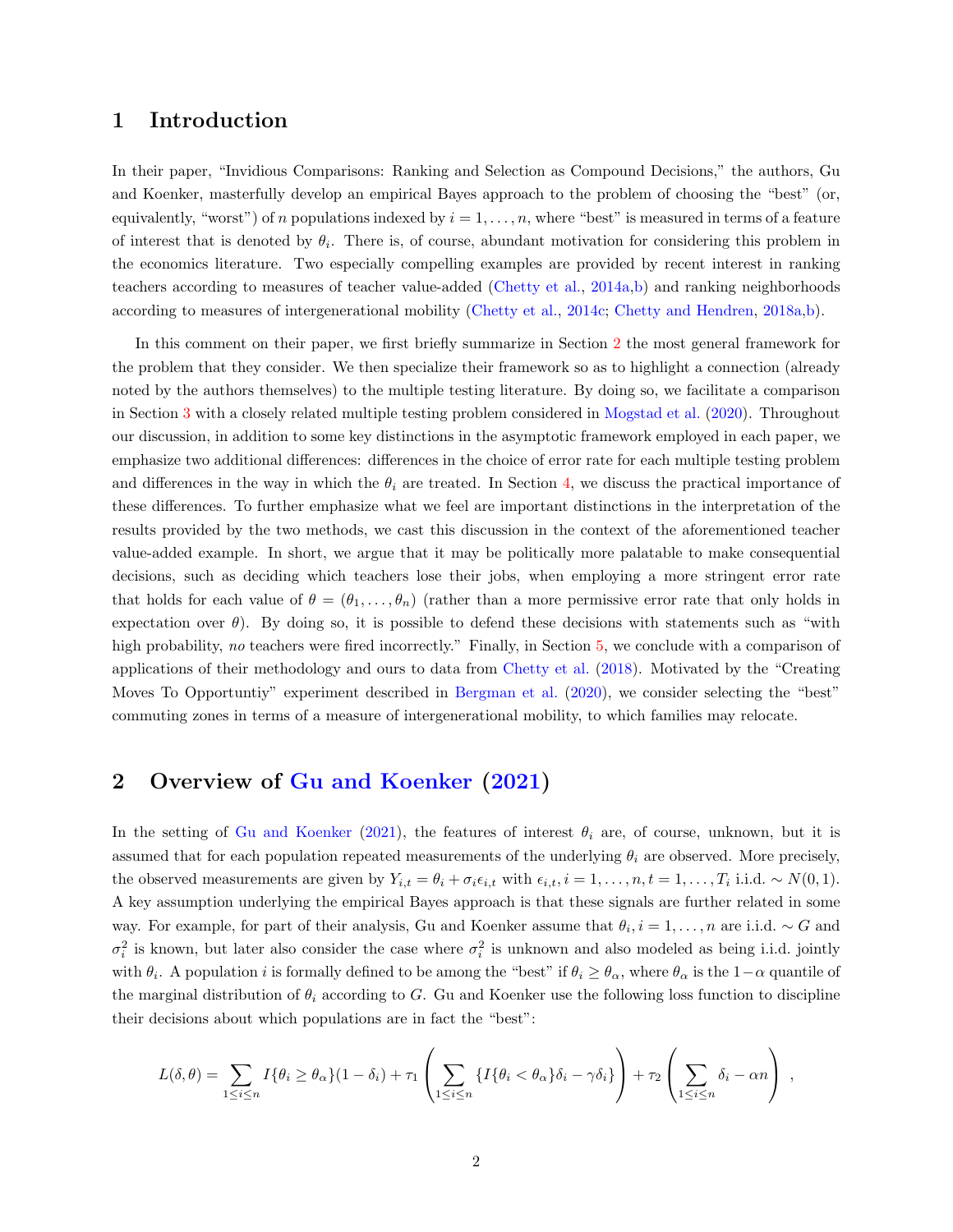where  $\theta = (\theta_1, \ldots, \theta_n)$  and  $\delta = (\delta_1, \ldots, \delta_n)$  indexes decisions about each population and  $\delta_i = 1$  if and only if the *i*th population is selected as being among the "best." Here,  $\alpha$ ,  $\tau_1$ ,  $\tau_2$  and  $\gamma$  are parameters of the loss function to be specified by the researcher. The first term in the loss function disciplines false non-discoveries, meaning failing to select a population when it is in fact among the "best"; the second term disciplines false discoveries, meaning selecting a unit when it is in fact not among the "best"; and the third term disciplines the overall number of selected populations. The authors then choose  $\delta$  so as to minimize the risk given by  $E[L(\delta, \theta)],$  where, importantly, the expectation is over both  $\theta_i$  and  $\sigma_i^2$  as well as the measurements themselves. The decision rule obtained in this way is infeasible because it depends on G, which is unknown, but the authors assume that it is suitably estimable in their asymptotic framework, in which  $n$  tends to infinity. By replacing G with this estimate, a feasible decision rule is obtained, and, under certain assumptions, it performs approximately as well as the infeasible rule when  $n$  is large.

For the purposes of our discussion, it is convenient to assume  $\tau_2 = 0$ . As noted by [Gu and Koenker](#page-7-7) [\(2021\)](#page-7-7), when this is the case, for a suitably chosen value of  $\tau_1$ , the problem is closely related to testing the family of null hypotheses

<span id="page-2-1"></span>
$$
H_i: \theta_i \ge \theta_\alpha \text{ versus } K_i: \theta_i < \theta_\alpha \tag{1}
$$

in a suitable way. In particular, for an appropriately chosen value of  $\tau_1$ , the problem is equivalent to testing this family of null hypotheses so as to minimize false non-discoveries as measured by the quantity  $E[\sum_{1 \leq i \leq n} I\{\theta_i \geq \theta_\alpha\}(1-\delta_i)]$  subject to controlling the marginal false discovery rate, meaning  $mFDR \leq \gamma$ , where

$$
mFDR = \frac{\sum_{1 \le i \le n} E[I\{\theta_i < \theta_\alpha\}\delta_i]}{\sum_{1 \le i \le n} E[\delta_i]}
$$

As shown by [Genovese and Wasserman](#page-7-8) [\(2002\)](#page-7-8), in the asymptotic framework considered by Gu and Koenker, in which  $n$  tends to infinity, the marginal false discovery rate is approximately equal to the more familiar false discovery rate, denoted by  $FDR$  and defined to be

<span id="page-2-2"></span>
$$
FDR = E\left[\frac{\sum_{1 \le i \le n} I\{\theta_i < \theta_\alpha\}\delta_i}{\sum_{1 \le i \le n} \delta_i}\right].\tag{2}
$$

.

For later comparison, we reiterate one of our prior points: the expectations above are over both  $\theta_i$  and  $\sigma_i^2$ as well as the measurements themselves.

#### <span id="page-2-0"></span>3 Connection with [Mogstad et al.](#page-8-0) [\(2020\)](#page-8-0)

We now describe a way in which the above problem connects to one pursued in [Mogstad et al.](#page-8-0) [\(2020\)](#page-8-0). In order to do so, it is helpful to highlight first some important differences in the frameworks employed by both papers. [Mogstad et al.](#page-8-0) [\(2020\)](#page-8-0) treat the  $\theta_i$  as fixed, unknown parameters, whereas Gu and Koenker treat them as being random according to (the marginal distribution of) G; furthermore, [Mogstad et al.](#page-8-0) [\(2020\)](#page-8-0) employ an asymptotic framework in which n remains fixed, whereas Gu and Koenker employ one in which n tends to infinity in order to facilitate estimation of  $G$ . We note, however, that [Mogstad et al.](#page-8-0) [\(2020\)](#page-8-0) rely upon suitably well behaved estimators of  $\theta_i$  and  $\sigma_i^2$ . For this purpose, the authors typically rely upon an asymptotic framework in which  $\min_{1 \leq i \leq n} T_i$  tends to infinity, whereas Gu and Koenker allow this to remain fixed and instead require a normality assumption. As an estimator of  $\theta_i$ , it is natural to employ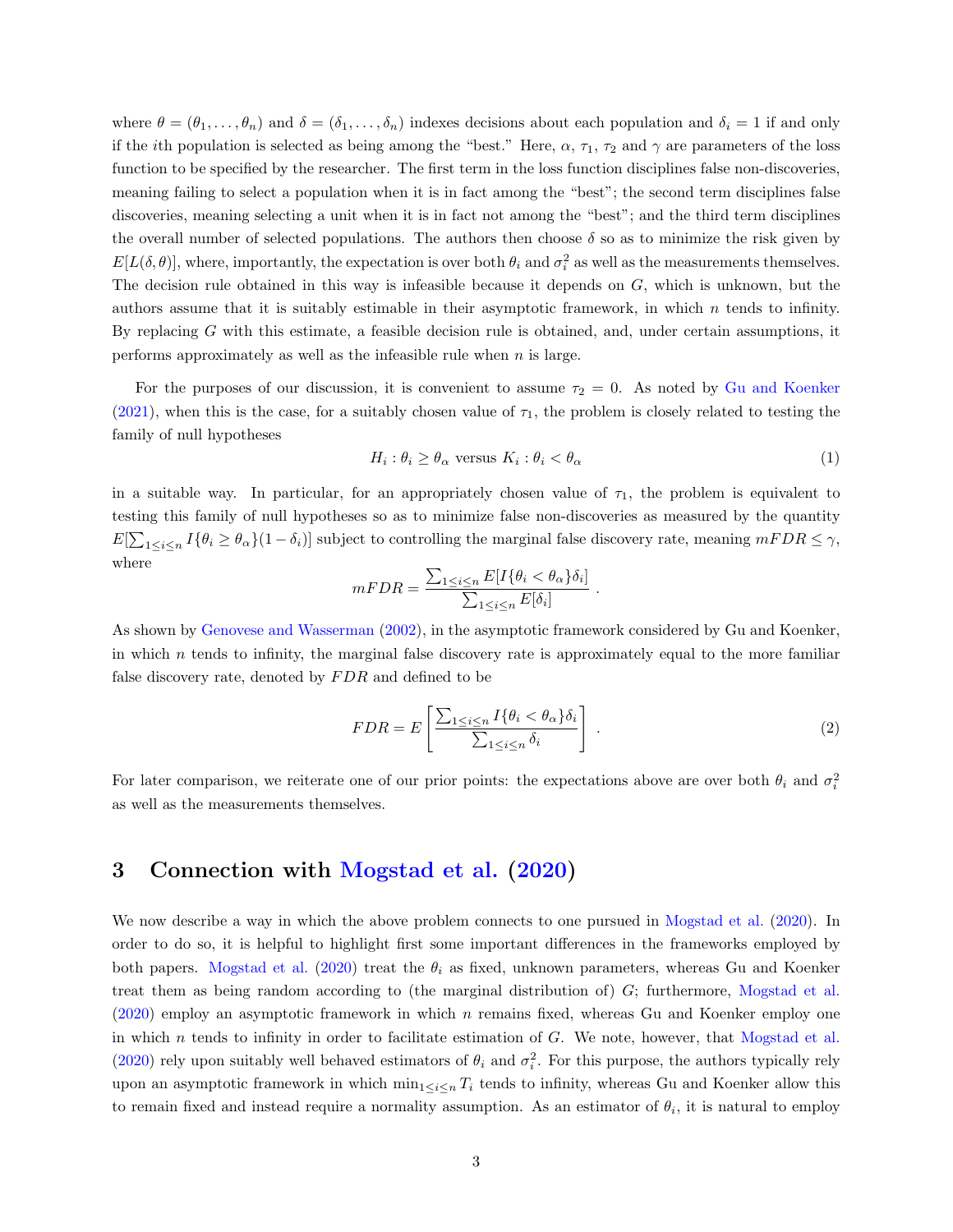$\bar{Y}_i = \frac{1}{T_i} \sum_{1 \leq t \leq T_i} Y_{i,t}$ , which, under the assumptions of Gu and Koenker is distributed as  $N(\theta_i, \sigma_i^2/T_i)$ . To aid our exposition below, it is convenient to assume that  $\sigma_i^2$  is known, but we emphasize that this is not required in general.

With these distinctions in mind, we note that the counterpart to the null hypothesis  $H_i$  in [\(1\)](#page-2-1) is  $H_i$ :  $r_i/n \leq \alpha$ , where

<span id="page-3-2"></span>
$$
r_i = 1 + \sum_{1 \le j \le n} I\{\theta_i > \theta_j\} \tag{3}
$$

is the "rank" of the ith population. [Mogstad et al.](#page-8-0) [\(2020\)](#page-8-0) develop methods for testing the family of null hypotheses

$$
\widetilde{H}_i: r_i/n \le \alpha \text{ versus } \widetilde{K}_i: r_i/n > \alpha \tag{4}
$$

in a way that controls the familywise error rate, meaning  $FWER_{\theta} \leq \gamma$  for all values of  $\theta$ , where

<span id="page-3-0"></span>
$$
FWER_{\theta} = P\left\{\sum_{1 \le i \le n} \delta_i I\{r_i \le \alpha\} > 1\right\}.
$$
\n
$$
(5)
$$

The subscripting by  $\theta$  here is intended to emphasize that the probability in [\(5\)](#page-3-0) treats  $\theta$  as fixed. We also note that the requirement that this holds for all values of  $\theta$  is not innocuous: not only does the distribution of the measurements change with  $\theta$ , but so too does the set of null hypotheses that are true (or false), i.e., the identities of the populations i for which  $r_i/n \leq \alpha$ . As explained, e.g., in [Hall and Miller](#page-7-9) [\(2009\)](#page-7-9), the possibility of (near) ties among the  $\theta_i$  raises particular challenges. While it is not presented in this way in [Mogstad et al.](#page-8-0) [\(2020\)](#page-8-0), such a testing procedure can be obtained by constructing what the authors refer to as a confidence set for the p-best of level  $1-\gamma$  with  $p = \lfloor \alpha n \rfloor$  and rejecting  $H_i$  if and only if i is not contained in the resulting confidence set. Such a confidence set contains the identities of all populations i with  $r_i/n \leq \alpha$ with probability at least  $1 - \gamma$ . It is important to draw attention to the fact that the probability calculation in the definition of the familywise error rate involves uncertainty about only the measurements, not about the  $\theta_i$ , which are treated as fixed and unknown. We also note that in practice (e.g., when  $\sigma_i^2$  is unknown) control of the familywise error rate is only achieved asymptotically, but, under the assumptions maintained here, it may be controlled in finite samples. See also [Bazylik et al.](#page-7-10) [\(2021\)](#page-7-10) for other instances in which finite-sample validity may be achieved. Of course, it is possible to demand control of other error rates, such as the false discovery rate, but a similar caveat would apply: the expectation involved in the calculation of the false discovery rate would now only involve uncertainty about the measurements. Formally, one would require  $FDR_{\theta} \leq \gamma$  for all values of  $\theta$ , where

<span id="page-3-1"></span>
$$
FDR_{\theta} = E\left[\frac{\sum_{1 \le i \le n} I\{r_i \le \alpha\} \delta_i}{\sum_{1 \le i \le n} \delta_i}\right].
$$
\n
$$
(6)
$$

As before, the subscripting by  $\theta$  is intended to emphasize that the expectation in [\(6\)](#page-3-1) treats  $\theta$  as fixed. Methods for control of the false discovery rate remains an active area of research and is especially challenging when one seeks to incorporate information about dependence across the statistics by which each null hypothesis is being assessed. Such methods are especially salient here because  $r_i$  defined in [\(3\)](#page-3-2) depends not only on  $\theta_i$ , but also  $\theta_j$  for  $j \neq i$ . Some relevant methodology is developed in [Romano et al.](#page-8-1) [\(2008a\)](#page-8-1).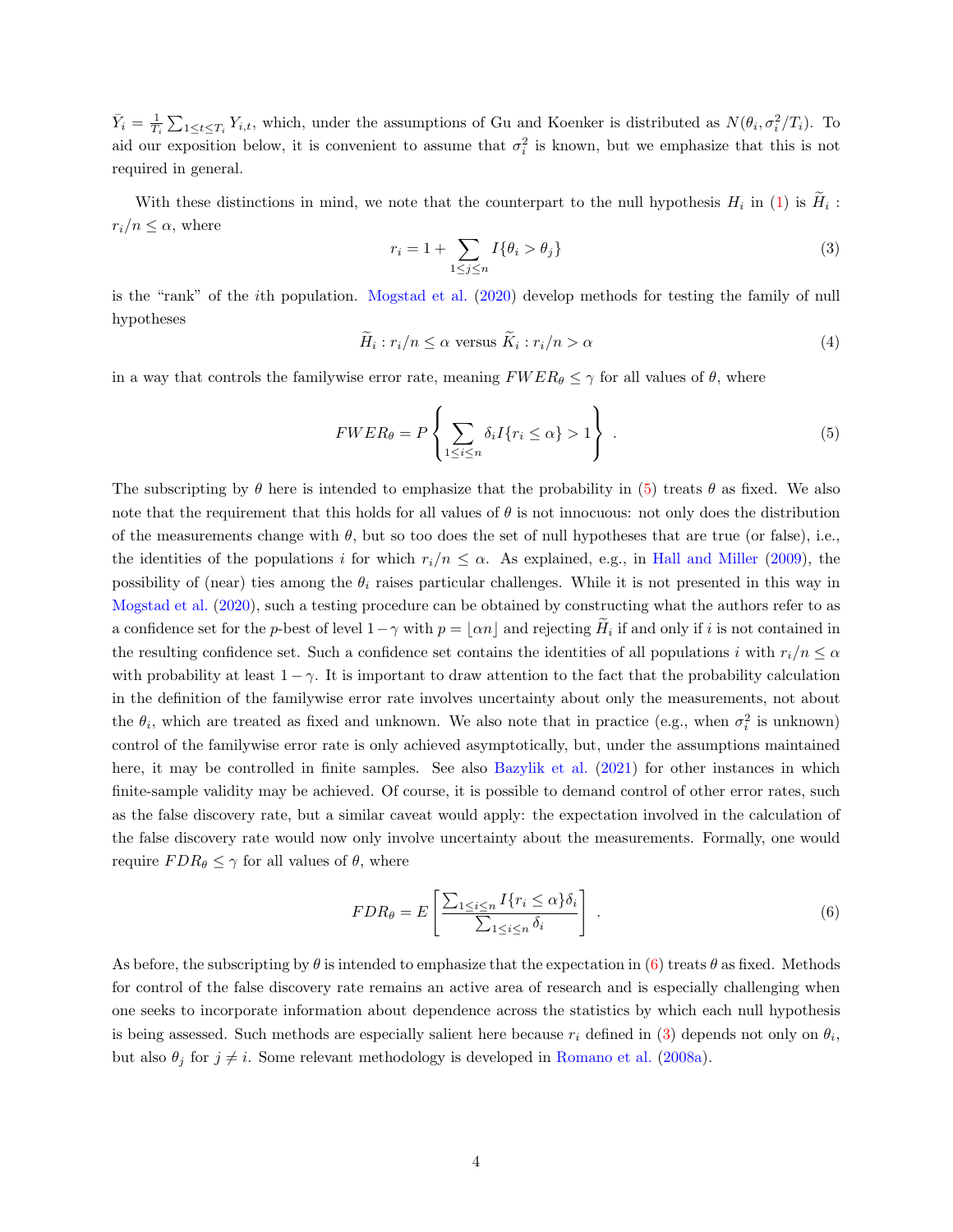### <span id="page-4-0"></span>4 Discussion

We now turn our attention to the practical importance of two distinctions highlighted by the above discussion – differences in the choice of which error rate to control as well as differences in the way in which the  $\theta_i$  are treated. To facilitate this discussion, it is helpful to consider a specific example, such as selecting the "best" teachers in terms of teacher value-added. Here,  $\theta_i$  is the value-added of the *i*th teacher and "best" means being among the top  $\alpha$  fraction of all teachers in terms of  $\theta_i$ . Teachers who are deemed as not being among the "best" may face consequences, including possibly losing their jobs (see, e.g., [Hanushek](#page-7-11) [\(2011\)](#page-7-11)).

Differences in the error rate: If one were to demand  $FWER_{\theta} \leq \gamma$  for all  $\theta$  as in [Mogstad et al.](#page-8-0) [\(2020\)](#page-8-0), then one obtains decisions such that the probability of incorrectly classifying any teacher as not being among the "best" is no more than  $\gamma$ . Informally, with probability at least  $1 - \alpha$ , no teachers are fired wrongly, regardless of the value of  $\theta$ . Can an analogous statement be made if one were to demand  $FDR_{\theta} \leq \gamma$  for all  $\theta$ , where  $FDR_{\theta}$  is defined in [\(6\)](#page-3-1)? It is difficult to do so. To appreciate why, note that  $FDR_{\theta}$  is the expected value of the fraction of total discoveries that are false – also known as the false discovery proportion, denoted by  $FDP_\theta$  and defined to be

<span id="page-4-2"></span>
$$
FDP_{\theta} = \frac{\sum_{1 \le i \le n} I\{r_i \le \alpha\} \delta_i}{\sum_{1 \le i \le n} \delta_i} \,. \tag{7}
$$

Unfortunately, control of the expected value of the  $FDP_\theta$  does little to discipline its distribution. Some restrictions can, however, be obtained. Markov's inequality implies, e.g., that for any  $0 < c < 1$ ,

<span id="page-4-1"></span>
$$
P\left\{FDP_{\theta} > c\right\} \le \frac{FDR_{\theta}}{c} \le \frac{\gamma}{c} \tag{8}
$$

Hence, the probability of incorrectly classifying more than a fraction  $c$  of teachers as not being among the "best" is no more than  $\gamma/c$ . Informally, with probability at least  $1 - \gamma/c$ , the fraction of teachers who are fired wrongly is at most c, regardless of the value of  $\theta$ . For this statement to be meaningful, however, we require that c is both small and large (relative to  $\gamma$ ), which limits its practical importance. In our view, it may therefore be politically more palatable to make decisions about which teachers possibly lose their jobs when employing the familywise error rather than the false discovery rate. We note, however, that it is possible to target the left-hand side of [\(8\)](#page-4-1) directly, i.e., to demand control of the tail probability of the false discovery proportion. By doing so, one may circumvent the shortcomings of the false discovery rate suggested by the discussion above. For a description of some such methods, see [Lehmann and Romano](#page-7-12) [\(2005\)](#page-7-12), [Romano and Shaikh](#page-8-2) [\(2006a,](#page-8-2)[b\)](#page-8-3), [Romano and Wolf](#page-8-4) [\(2007\)](#page-8-4), [Romano et al.](#page-8-5) [\(2008b\)](#page-8-5) and [Guo et al.](#page-7-13) [\(2014\)](#page-7-13). For an empirical Bayes approach to the same problem, see [Basu et al.](#page-7-14) [\(2021\)](#page-7-14), who, by way of motivation for requiring control of the tail probability of the false discovery proportion, further illustrate in a simulation study that false discovery rate-controlling procedures may still permit a large fraction of total discoveries to be false quite frequently (see, in particular, their Figure 1).

Differences in the treatment of  $\theta_i$ : Recall that the decisions obtained by Gu and Koenker ensure (at least approximately for large n) that  $FDR \leq \gamma$ , where  $FDR$  is defined in [\(2\)](#page-2-2). As mentioned previously, an important aspect of this requirement is that the expectation in [\(2\)](#page-2-2) is also over uncertainty in  $\theta_i$ . Using the law of iterated expectations, it is straightforward to see that such a restriction may impose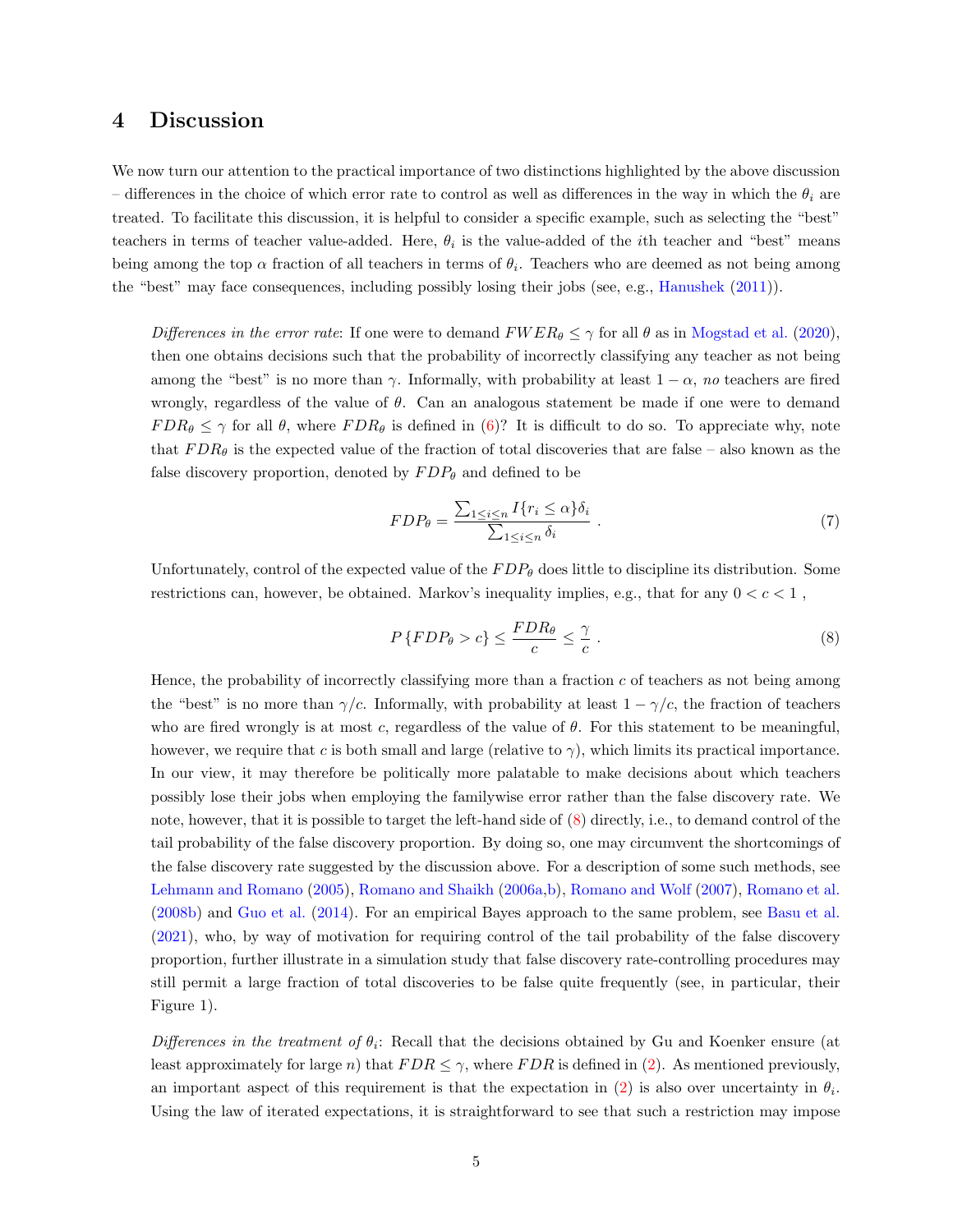little discipline on  $E[FDR|\theta]$ , which corresponds more closely to the  $FDR_{\theta}$  defined in [\(6\)](#page-3-1). Needless to say, in light of the discussion above, this implies even less discipline on  $P\{FDP > c|\theta\}$ , where, by analogy with the definition in [\(7\)](#page-4-2),

$$
FDP = \frac{\sum_{1 \le i \le n} I\{\theta_i \ge \theta_\alpha\} \delta_i}{\sum_{1 \le i \le n} \delta_i}.
$$

In our view, teachers may be more concerned with the behavior of these conditional quantities rather than their unconditional counterparts, especially when the stakes are high. After all, teachers may view their own  $\theta_i$  as immutable and may view error rates that were only satisfied on average over possible values of  $\theta_i$  as being irrelevant (or, indeed, even invidious) if their own job is at risk.

### <span id="page-5-0"></span>5 Empirical Illustration

In this section, we present a brief illustration of the above discussion in the context of ranking commuting zones (CZs) in the U.S. by a measure of intergenerational income mobility. The estimates of mobility and their standard errors are the same as the "correlational" estimates that [Mogstad et al.](#page-8-0) [\(2020\)](#page-8-0) select from the large dataset of [Chetty et al.](#page-7-5) [\(2018\)](#page-7-5). Suppose a family considers moving to one of the 100 most populous CZs. From these, the family wants to select a CZ whose mobility is among the ten highest. To this end, the family considers two approaches. First, it computes a confidence set for the 90-worst CZs at level  $1 - \gamma$  as in [Mogstad et al.](#page-8-0)  $(2020).<sup>1</sup>$  $(2020).<sup>1</sup>$  $(2020).<sup>1</sup>$  $(2020).<sup>1</sup>$  Then the family selects all CZs that are outside of this confidence set. Second, it ranks CZs by their posterior tail probability as in [Gu and Koenker](#page-7-7) [\(2021\)](#page-7-7) using only the FDR constraint  $(\tau_2 = 0)$  $(\tau_2 = 0)$  $(\tau_2 = 0)$ ,  $\alpha = 0.1$  $\alpha = 0.1$ , and some value for  $\gamma$ .<sup>2</sup> Table 1 shows the CZs selected by the two procedures, denoted by "MRSW" and "GK", for different values of  $\gamma$ .

Since controlling the  $FWER_{\theta}$  for all  $\theta$  is more stringent than controlling the FDR, it is natural to expect GK to select more CZs. We find that MRSW selects only five CZs whereas GK selects more than the target of ten. Informally, the selection by MRSW guarantees that with probability approximately  $1 - \gamma$ , none of the selected CZs (San Francisco, Salt Lake City, Honolulu, Boston and Minneapolis) can be among the worst 90 CZs (where this probability is calculated over different realizations of the data, but holding the mobility of each CZ fixed). Therefore, the family can be confident that a move to any of these CZs is indeed a move to a CZ with among the highest mobility. In contrast, GK selects a significantly larger number of CZs. Informally, their selection ensures that on average (where this average is over both different realizations of the data as well as different realizations of mobility for each CZ from a common distribution) no more than approximately  $\gamma$  fraction of the selected CZs are in fact among the worst. Therefore, the GK selection does not offer guarantees for the specific CZs selected to indeed be of high mobility. By analogy with our discussion in the preceding section, we believe families may view the MRSW selection as being more relevant for their decision about to which CZ to move, especially to the extent that mobility is a fixed feature for each CZ.

<sup>1</sup>The "DP" method described in Appendix F.2.

<sup>&</sup>lt;sup>2</sup>As in [Gu and Koenker](#page-7-7) [\(2021\)](#page-7-7)'s empirical application, we consider the one-dimensional model in which  $\theta_i \sim G$  and  $\sigma_i$  are treated as known. The procedure "KWs" from [Gu and Koenker](#page-7-7) [\(2021,](#page-7-7) Section 7.1) with bandwidth 0.02 is used to estimate G.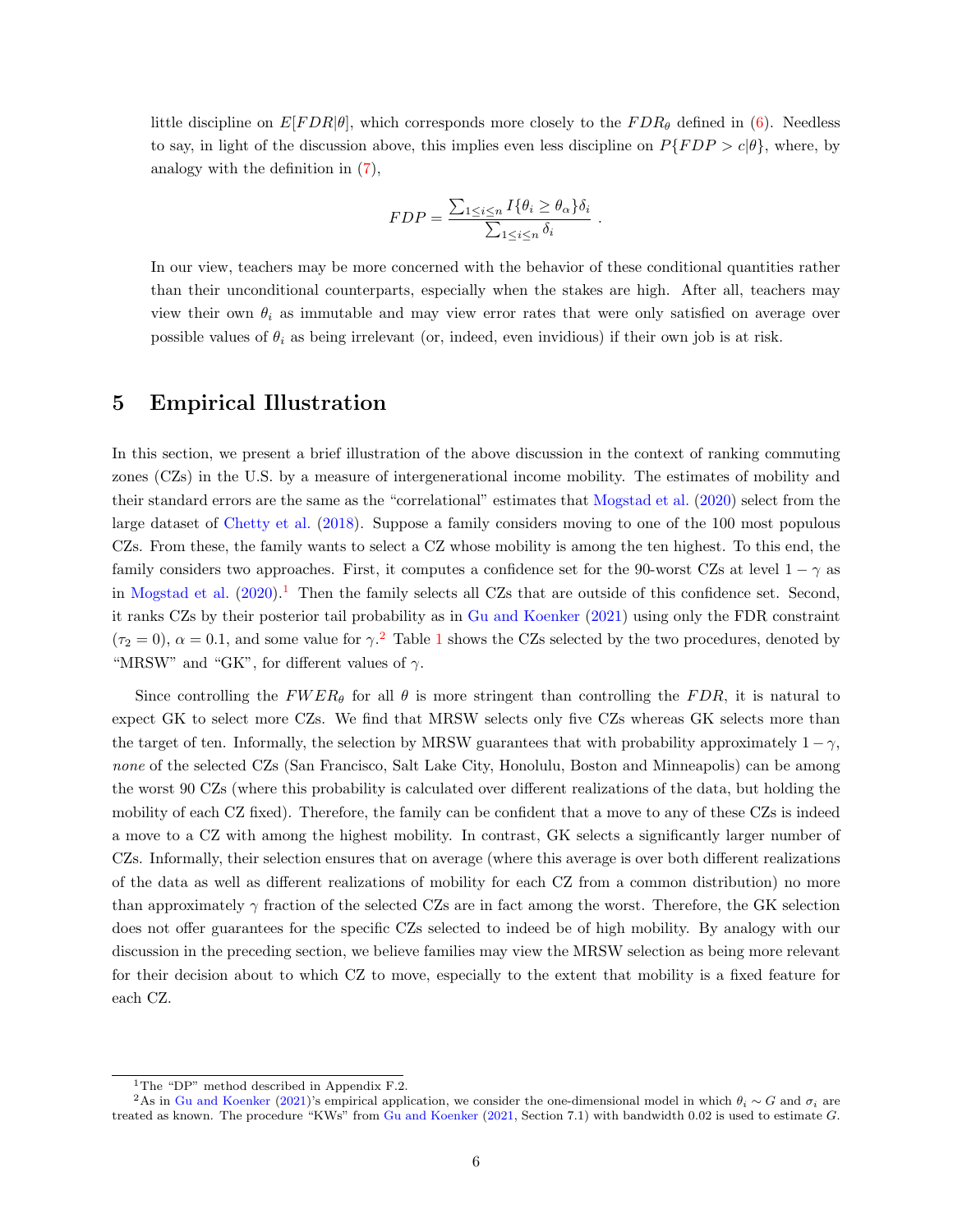<span id="page-6-0"></span>

|                |                | <b>MRSW</b>     |                |                | GК                         |                |              |
|----------------|----------------|-----------------|----------------|----------------|----------------------------|----------------|--------------|
| rank           | commuting zone | $\gamma = 0.05$ | $\gamma = 0.1$ | $\gamma = 0.2$ | $\gamma = \overline{0.05}$ | $\gamma = 0.1$ | $\gamma=0.2$ |
| 1              | San Francisco  | $\times$        | $\times$       | $\times$       | $\times$                   | $\times$       | $\times$     |
| $\overline{2}$ | Salt Lake City | $\times$        | $\times$       | $\times$       | $\times$                   | $\times$       | $\times$     |
| 3              | Honolulu       | $\times$        | $\times$       | $\times$       | $\times$                   | $\times$       | $\times$     |
| 4              | <b>Boston</b>  | $\times$        | $\times$       | $\times$       | $\times$                   | $\times$       | $\times$     |
| 5              | Minneapolis    | $\times$        | $\times$       | $\times$       | $\times$                   | $\times$       | $\times$     |
| 6              | Toms River     |                 |                |                | $\times$                   | $\times$       | $\times$     |
| 7              | Des Moines     |                 |                |                | $\times$                   | $\times$       | $\times$     |
| 8              | San Jose       |                 |                |                | $\times$                   | $\times$       | $\times$     |
| 9              | Scranton       |                 |                |                | $\times$                   | $\times$       | $\times$     |
| 10             | Newark         |                 |                |                | $\times$                   | $\times$       | $\times$     |
| 11             | Madison        |                 |                |                | $\times$                   | $\times$       | $\times$     |
| 12             | Pittsburgh     |                 |                |                |                            | $\times$       | $\times$     |
| 13             | New York       |                 |                |                |                            |                |              |
| 14             | Seattle        |                 |                |                |                            |                |              |
| 15             | Reading        |                 |                |                |                            |                |              |
| 16             | Manchester     |                 |                |                |                            |                | $\times$     |
| 17             | Santa Barbara  |                 |                |                |                            |                | $\times$     |

Table 1: Selection of the "best" commuting zones in terms of intergenerational mobility among the 100 most populous commuting zones. MRSW selects commuting zones not in the level  $1 - \gamma$  confidence set for the 90-worst; GK shows the commuting zones selected by the posterior tail probability with the  $mFDR$ constrained at  $\gamma$ .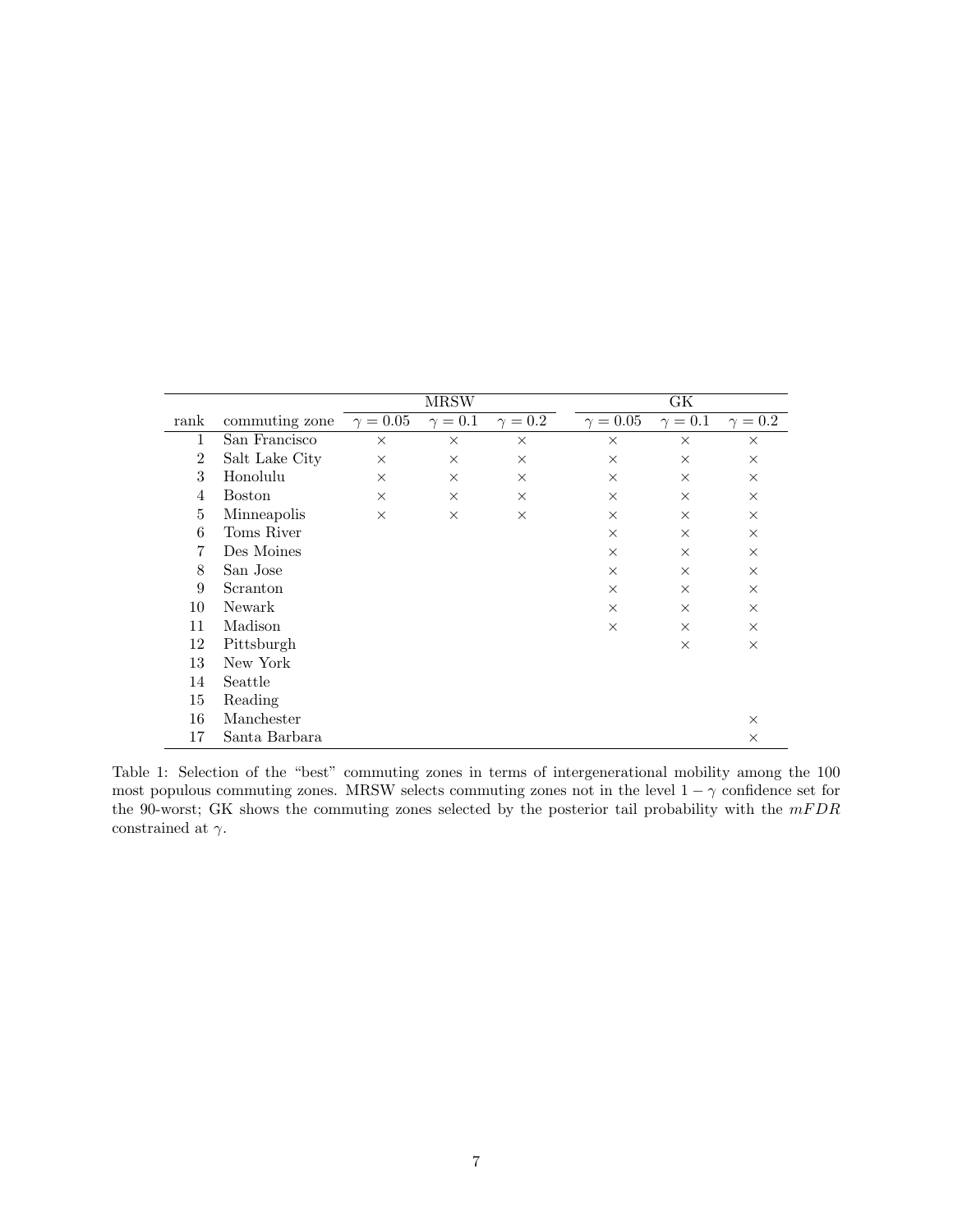## References

- <span id="page-7-14"></span>BASU, P., FU, L., SARETTO, A. and SUN, W. (2021). Empirical bayes control of the false discovery exceedance. arXiv preprint arXiv:2111.03885.
- <span id="page-7-10"></span>BAZYLIK, S., MOGSTAD, M., ROMANO, J. P., SHAIKH, A. and WILHELM, D. (2021). Finite-and largesample inference for ranks using multinomial data with an application to ranking political parties. Working Paper 29519, NBER.
- <span id="page-7-6"></span>BERGMAN, P., CHETTY, R., DELUCA, S., HENDREN, N., KATZ, L. F. and PALMER, C. (2020). Creating moves to opportunity: Experimental evidence on barriers to neighborhood choice. Working Paper 26164, NBER.
- <span id="page-7-5"></span>CHETTY, R., FRIEDMAN, J. N., HENDREN, N., JONES, M. R. and PORTER, S. R. (2018). The opportunity atlas: Mapping the childhood roots of social mobility. Working Paper 25147, NBER.
- <span id="page-7-0"></span>CHETTY, R., FRIEDMAN, J. N. and ROCKOFF, J. E. (2014a). Measuring the impacts of teachers i: Evaluating bias in teacher value-added estimates. American Economic Review, 104 2593–2632.
- <span id="page-7-1"></span>CHETTY, R., FRIEDMAN, J. N. and ROCKOFF, J. E. (2014b). Measuring the impacts of teachers ii: Teacher value-added and student outcomes in adulthood. American Economic Review, 104 2633–79.
- <span id="page-7-3"></span>CHETTY, R. and HENDREN, N. (2018a). The impacts of neighborhoods on intergenerational mobility i: Childhood exposure effects. The Quarterly Journal of Economics, 133 1107–1162.
- <span id="page-7-4"></span>CHETTY, R. and HENDREN, N. (2018b). The impacts of neighborhoods on intergenerational mobility ii: County-level estimates. The Quarterly Journal of Economics, 133 1163–1228.
- <span id="page-7-2"></span>CHETTY, R., HENDREN, N., KLINE, P. and SAEZ, E. (2014c). Where is the land of opportunity? the geography of intergenerational mobility in the united states. The Quarterly Journal of Economics, 129 1553–1624.
- <span id="page-7-8"></span>Genovese, C. and Wasserman, L. (2002). Operating characteristics and extensions of the false discovery rate procedure. Journal of the Royal Statistical Society: Series B (Statistical Methodology), 64 499–517.
- <span id="page-7-7"></span>Gu, J. and Koenker, R. (2021). Invidious comparisons: Ranking and selection as compound decisions. Tech. rep.
- <span id="page-7-13"></span>GUO, W., HE, L. and SARKAR, S. K. (2014). Further results on controlling the false discovery proportion. The Annals of Statistics, 42 1070–1101.
- <span id="page-7-9"></span>HALL, P. and MILLER, H. (2009). Using the bootstrap to quantify the authority of an empirical ranking. The Annals of Statistics, 37 3929–3959.
- <span id="page-7-11"></span>HANUSHEK, E. A. (2011). The economic value of higher teacher quality. *Economics of Education review*, 30 466–479.
- <span id="page-7-12"></span>Lehmann, E. and Romano, J. P. (2005). Generalizations of the familywise error rate. The Annals of Statistics, 33 1138–1154.